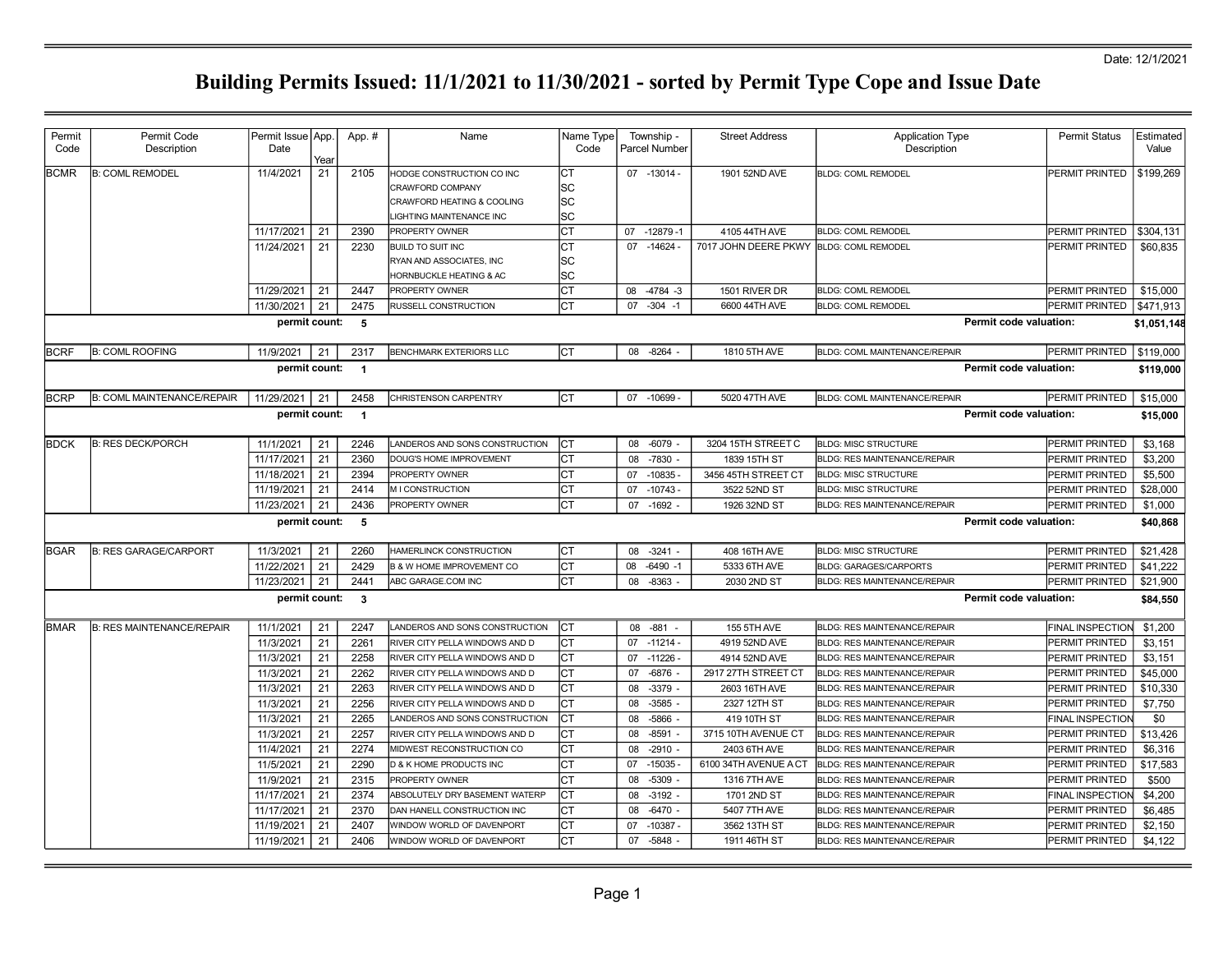| Permit      | Permit Code               | Permit Issue App. |            | App. #         | Name                           | Name Type | Township -           | <b>Street Address</b> | <b>Application Type</b>                               | <b>Permit Status</b>    | Estimated |
|-------------|---------------------------|-------------------|------------|----------------|--------------------------------|-----------|----------------------|-----------------------|-------------------------------------------------------|-------------------------|-----------|
| Code        | Description               | Date              |            |                |                                | Code      | <b>Parcel Number</b> |                       | Description                                           |                         | Value     |
| BMAR        | B: RES MAINTENANCE/REPAIR | 11/19/2021        | Year<br>21 | 2404           | WINDOW WORLD OF DAVENPORT      | СT        | 07 -913 -7           | 4344 18TH AVE         | <b>BLDG: RES MAINTENANCE/REPAIR</b>                   | PERMIT PRINTED          | \$6,861   |
|             |                           | 11/19/2021        | 21         | 2405           | WINDOW WORLD OF DAVENPORT      | СT        | $-1675 -$<br>08      | 2229 11TH AVENUE A    | <b>BLDG: RES MAINTENANCE/REPAIR</b>                   | PERMIT PRINTED          | \$17,432  |
|             |                           | 11/19/2021        | 21         | 2403           | WINDOW WORLD OF DAVENPORT      | Iст       | $-2554 -$<br>08      | 1928 12TH ST          | <b>BLDG: RES MAINTENANCE/REPAIR</b>                   | <b>PERMIT PRINTED</b>   | \$2,325   |
|             |                           | 11/19/2021        | 21         | 2409           | WINDOW WORLD OF DAVENPORT      | Iст       | $-5078 -$<br>08      | 732 25TH AVENUE CT    | <b>BLDG: RES MAINTENANCE/REPAIR</b>                   | <b>PERMIT PRINTED</b>   | \$3,095   |
|             |                           | 11/19/2021        | 21         | 2408           | WINDOW WORLD OF DAVENPORT      | Iст       | $-6268$<br>80        | 440 45TH ST           | <b>BLDG: RES MAINTENANCE/REPAIR</b>                   | <b>PERMIT PRINTED</b>   | \$4.002   |
|             |                           | 11/29/2021        | 21         | 2454           | FELDCO FACTORY DIRECT LLC      | IСТ       | $-2367 -$<br>08      | 438 18TH AVE          | <b>BLDG: RES MAINTENANCE/REPAIR</b>                   | PERMIT PRINTED          | \$3,600   |
|             |                           | permit count:     |            | 21             |                                |           |                      |                       | Permit code valuation:                                |                         | \$162,679 |
| <b>BRML</b> | <b>B: RES REMODEL</b>     | 11/1/2021         | 21         | 2248           | BETTENDORF HOME REPAIR         | Iст       | $-3413 -$<br>08      | 1135 12TH AVE         | <b>BLDG: RES REMODEL</b>                              | <b>PERMIT PRINTED</b>   | \$40,000  |
|             |                           | 11/8/2021         | 21         | 2308           | <b>NSIDE CHANGES</b>           | СT        | 07 -9559 -           | 1300 34TH AVENUE A    | <b>BLDG: RES REMODEL</b>                              | PERMIT PRINTED          | \$13,000  |
|             |                           |                   |            |                | 12 STONES ELECTRIC             | SC        |                      |                       |                                                       |                         |           |
|             |                           | 11/10/2021        | 21         | 2332           | TIMBER STONE INC.              | Iст       | 07 -13038 -          | 920 34TH AVE          | <b>BLDG: RES REMODEL</b>                              | PERMIT PRINTED          | \$150,000 |
|             |                           | 11/17/2021        | 21         | 2358           | PROPERTY OWNER                 | IСТ       | 07 -7641 -           | 2520 23RD AVENUE CT   | BLDG: RES MAINTENANCE/REPAIR                          | PERMIT PRINTED          | \$14,000  |
|             |                           |                   |            |                | PROPERTY OWNER                 | SC        |                      |                       |                                                       |                         |           |
|             |                           | 11/19/2021        | 21         | 2413           | PROPERTY OWNER                 | Iст       | 08 -5718 -           | 1881 22ND AVE         | BLDG: RES MAINTENANCE/REPAIR                          | <b>PERMIT PRINTED</b>   | \$20,000  |
|             |                           |                   |            |                | AMERICAN ELECTRIC INC          | lsc       |                      |                       |                                                       |                         |           |
|             |                           | 11/22/2021        | 21         | 2333           | ZELNIO CONSTRUCTION, JOHN      | Iст       | 07 -6801 -           | 2525 30TH AVENUE CT   | <b>BLDG: RES MAINTENANCE/REPAIR</b>                   | PERMIT PRINTED          | \$5,500   |
|             |                           |                   |            |                | POINT ELECTRIC                 | lsc       |                      |                       |                                                       |                         |           |
|             |                           |                   |            |                | KENNEY PLUMBING, BRIAN         | lsc       |                      |                       |                                                       |                         |           |
|             |                           | 11/24/2021        | 21         | 2442           | RC CONSTRUCTION                | Іст       | 08 -7168 -2          | 1810 7TH ST           | <b>BLDG: RES REMODEL</b>                              | PERMIT PRINTED          | \$60,000  |
|             |                           | permit count:     |            | $\overline{7}$ |                                |           |                      |                       | <b>Permit code valuation:</b>                         |                         | \$302,500 |
| <b>BRRF</b> | <b>B: RES ROOFING</b>     | 11/2/2021         | 21         | 2250           | STORM RECOVERY ROOFING & SIDIN | Iст       | 08 -1424 -           | 1901 10TH ST          | BLDG: RES MAINTENANCE/REPAIR                          | PERMIT PRINTED          | \$7,475   |
|             |                           | 11/3/2021         | 21         | 2259           | FOLEY CONTRACTING LLC          | CT        | $-6730 -$<br>07      | 3800 11TH AVE         | <b>BLDG: RES MAINTENANCE/REPAIR</b>                   | PERMIT PRINTED          | \$2,500   |
|             |                           | 11/3/2021         | 21         | 2264           | <b>A-1 ROOFING</b>             | IСТ       | 08<br>$-9160 -$      | 820 54TH ST           | <b>BLDG: RES MAINTENANCE/REPAIR</b>                   | PERMIT PRINTED          | \$9,434   |
|             |                           | 11/4/2021         | 21         | 2289           | A-TEAM CONTRACTING & STORM REP | IСТ       | $-535 - 3$<br>07     | 2916 12TH AVE         | <b>BLDG: RES MAINTENANCE/REPAIR</b>                   | PERMIT PRINTED          | \$13,000  |
|             |                           | 11/4/2021         | 21         | 2278           | RIVER CITIES ROOFING & MORE    | IСТ       | $-5715 -$<br>08      | 1869 22ND AVE         | <b>BLDG: RES MAINTENANCE/REPAIR</b>                   | PERMIT PRINTED          | \$7,300   |
|             |                           | 11/8/2021         | 21         | 2309           | AVILA'S HOME IMPROVEMENT       | Iст       | $-1075 -$<br>08      | 1929 5TH ST           | <b>BLDG: RES MAINTENANCE/REPAIR</b>                   | <b>PERMIT PRINTED</b>   | \$7.500   |
|             |                           | 11/9/2021         | 21         | 2312           | PROPERTY OWNER                 | IСТ       | $-4133$<br>08        | 1717 14TH AVE         | <b>BLDG: RES MAINTENANCE/REPAIR</b>                   | PERMIT PRINTED          | \$720     |
|             |                           | 11/9/2021         | 21         | 2313           | DAN HANELL CONSTRUCTION INC    | IСТ       | 08<br>-4689          | 2624 12TH AVE         | <b>BLDG: RES MAINTENANCE/REPAIR</b>                   | PERMIT PRINTED          | \$7,780   |
|             |                           | 11/12/2021        | 21         | 2340           | FOLEY CONTRACTING LLC          | СT        | $-6699 - 9$<br>08    | 2651 12TH ST          | <b>BLDG: RES MAINTENANCE/REPAIR</b>                   | PERMIT PRINTED          | \$2,988   |
|             |                           | 11/15/2021        | 21         | 2348           | QC ROOF DRS INC.               | CT        | 07<br>$-535 -25$     | 2941 13TH AVE         | <b>BLDG: RES MAINTENANCE/REPAIR</b>                   | PERMIT PRINTED          | \$8,000   |
|             |                           | 11/15/2021        | 21         | 2345           | A+ ROOFING & SIDING CO. FORMER | СT        | $-3096 - 4$<br>08    | 3215 4TH ST           | <b>BLDG: RES MAINTENANCE/REPAIR</b>                   | PERMIT PRINTED          | \$7,200   |
|             |                           | 11/15/2021        | 21         | 2347           | REUTHER CONSTRUCTION           | СT        | $-9137 -$<br>80      | 1842 14TH AVE         | <b>BLDG: RES MAINTENANCE/REPAIR</b>                   | PERMIT PRINTED          | \$5,900   |
|             |                           | 11/15/2021        | 21         | 2346           | A+ ROOFING & SIDING CO. FORMER | IСТ       | $-984 -$<br>08       | 1410 25TH ST          | <b>BLDG: RES MAINTENANCE/REPAIR</b>                   | PERMIT PRINTED          | \$10,500  |
|             |                           | 11/16/2021        | 21         | 2355           | QC ROOF DRS INC.               | Iст       | $-9741 -$<br>07      | 4904 45TH AVE         | BLDG: RES MAINTENANCE/REPAIR                          | <b>PERMIT PRINTED</b>   | \$9,000   |
|             |                           | 11/17/2021        | 21         | 2383           | FANTH-CURRY HOME IMPRV CO      | IСТ       | $-11803 -$<br>07     | 5121 27TH AVE         | <b>BLDG: RES MAINTENANCE/REPAIR</b>                   | PERMIT PRINTED          | \$6,142   |
|             |                           | 11/17/2021        | 21         | 2367           | DAN HANELL CONSTRUCTION INC    | Iст       | 07<br>$-12103$       | 3515 56TH STREET PL   | <b>BLDG: RES MAINTENANCE/REPAIR</b>                   | PERMIT PRINTED          | \$9,240   |
|             |                           | 11/17/2021        | 21         | 2368           | DAN HANELL CONSTRUCTION INC    | lст       | $-5731$<br>07        | 1877 24TH AVENUE CT   | <b>BLDG: RES MAINTENANCE/REPAIR</b>                   | PERMIT PRINTED          | \$12,344  |
|             |                           | 11/17/2021        | 21         | 2373           | <b>CREW ROOFING</b>            | <b>CT</b> | $-8554 -$<br>07      | 1846 38TH ST          | <b>BLDG: RES MAINTENANCE/REPAIR</b>                   | <b>FINAL INSPECTION</b> | \$9,900   |
|             |                           | 11/19/2021        | 21         | 2410           | MIDWEST RECONSTRUCTION CO      | Iст       | $-1967 -$<br>07      | 2359 29TH ST          | <b>BLDG: RES MAINTENANCE/REPAIR</b>                   | <b>PERMIT PRINTED</b>   | \$8,723   |
|             |                           | 11/19/2021        | 21         | 2415           | PROPERTY OWNER                 | IСТ       | $-3332 - B$<br>08    |                       | 315 AVENUE OF THE CITIESBLDG: RES MAINTENANCE/REPAIR! | PERMIT PRINTED          | \$720     |
|             |                           | 11/23/2021        | 21         | 2439           | LDL ROOFING AND CONTRUCTION LL | IСТ       | $-171 - 3$<br>07     | 1505 36TH AVE         | BLDG: RES MAINTENANCE/REPAIR                          | PERMIT PRINTED          | \$9,098   |
|             |                           | 11/23/2021        | 21         | 2438           | QC ROOF DRS INC.               | IСТ       | $-5660 -$<br>07      | 2422 44TH ST          | BLDG: RES MAINTENANCE/REPAIR                          | PERMIT PRINTED          | \$12,500  |
|             |                           | 11/29/2021        | 21         | 2453           | SOAR WITH THE EAGLES HOMES     | lст       | $-6533 -$<br>07      | 1117 39TH ST          | <b>BLDG: RES MAINTENANCE/REPAIR</b>                   | PERMIT PRINTED          | \$1,100   |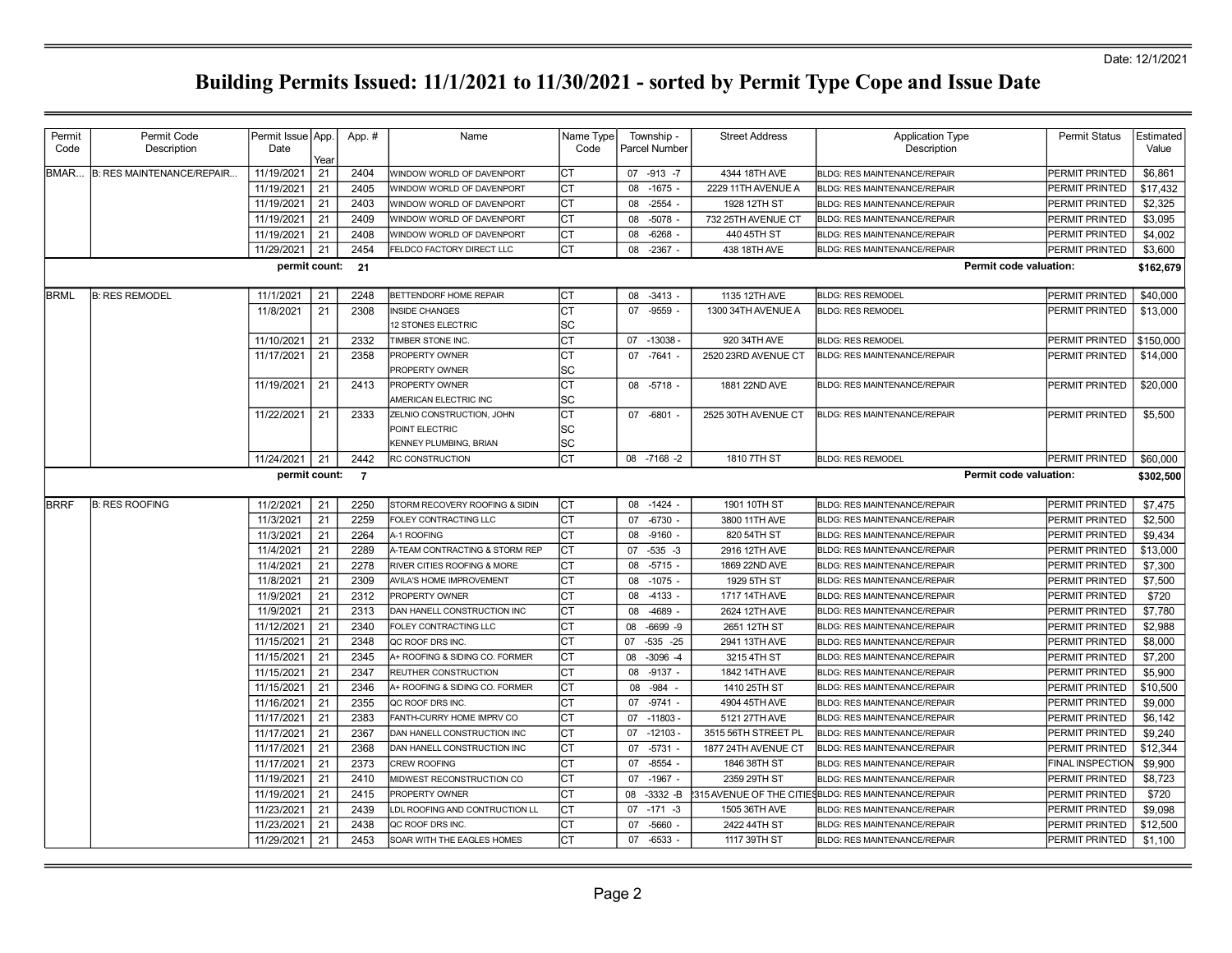| Permit           | Permit Code                        | Permit Issue App |      | App. #                   | Name                                       | Name Type | Township -         | <b>Street Address</b>                       | <b>Application Type</b>                      | <b>Permit Status</b>  | Estimated   |
|------------------|------------------------------------|------------------|------|--------------------------|--------------------------------------------|-----------|--------------------|---------------------------------------------|----------------------------------------------|-----------------------|-------------|
| Code             | Description                        | Date             |      |                          |                                            | Code      | Parcel Number      |                                             | Description                                  |                       | Value       |
|                  |                                    |                  | Year |                          |                                            |           |                    |                                             |                                              |                       |             |
| <b>BRRF</b>      | <b>B: RES ROOFING</b>              | 11/29/2021       | 21   | 2448                     | STORM RECOVERY ROOFING & SIDIN             | СT        | 08 -248            | 1541 29TH AVE                               | <b>BLDG: RES MAINTENANCE/REPAIR</b>          | PERMIT PRINTED        | \$5,000     |
|                  |                                    | 11/30/2021       | 21   | 2476                     | QC ROOF DRS INC.                           | СT        | $-6461 - 77$<br>08 | 3320 14TH ST                                | <b>BLDG: RES MAINTENANCE/REPAIR</b>          | PERMIT PRINTED        | \$14,000    |
|                  |                                    | 11/30/2021       | 21   | 2477                     | QC ROOF DRS INC.                           | СT        | 08<br>-7495        | 2103 14TH ST                                | <b>BLDG: RES MAINTENANCE/REPAIR</b>          | PERMIT PRINTED        | \$7,000     |
|                  |                                    | permit count:    |      | - 26                     |                                            |           |                    |                                             | Permit code valuation:                       |                       | \$195,064   |
| <b>BRSA</b>      | <b>B: RES ADDITION</b>             | 11/3/2021        | 21   | 2254                     | QC GENERAL, INC                            | lст       | 08<br>-8667        | 908 51ST ST                                 | <b>BLDG: RES ADDITION</b>                    | PERMIT PRINTED        | \$19,000    |
|                  |                                    | permit count:    |      | $\overline{1}$           |                                            |           |                    |                                             | Permit code valuation:                       |                       | \$19,000    |
| <b>BRSD</b>      | <b>B: RES SIDING</b>               | 11/5/2021        | 21   | 2293                     | PROPERTY OWNER                             | СT        | $-6899$<br>08      | 2421 15TH ST                                | <b>BLDG: RES MAINTENANCE/REPAIR</b>          | <b>PERMIT PRINTED</b> | \$2,275     |
|                  |                                    | 11/9/2021        | 21   | 2314                     | DAN HANELL CONSTRUCTION INC                | CТ        | 07<br>$-11169$     | 4829 50TH AVE                               | <b>BLDG: RES MAINTENANCE/REPAIR</b>          | PERMIT PRINTED        | \$10.966    |
|                  |                                    | 11/9/2021        | 21   | 2319                     | FANTH-CURRY HOME IMPRV CO                  | СТ        | $-12771-$<br>07    | 5203 37TH AVENUE CT                         | <b>BLDG: RES MAINTENANCE/REPAIR</b>          | PERMIT PRINTED        | \$16,694    |
|                  |                                    | 11/10/2021       | 21   | 2331                     | MAYORGA HOME IMPROVEMENTS                  | СT        | 07<br>$-10707$     | 1801 47TH STREET CT                         | <b>BLDG: RES MAINTENANCE/REPAIR</b>          | PERMIT PRINTED        | \$22,000    |
|                  |                                    | 11/15/2021       | 21   | 2349                     | LDL ROOFING AND CONTRUCTION LL             | СT        | $-2043$<br>08      | 1712 15TH STREET PL                         | <b>BLDG: RES MAINTENANCE/REPAIR</b>          | PERMIT PRINTED        | \$37,200    |
|                  |                                    | 11/17/2021       | 21   | 2370                     | DAN HANELL CONSTRUCTION INC                | СT        | 08<br>$-6470 -$    | 5407 7TH AVE                                | <b>BLDG: RES MAINTENANCE/REPAIR</b>          | PERMIT PRINTED        | \$6,485     |
|                  |                                    | 11/29/2021       | 21   | 2449                     | STORM RECOVERY ROOFING & SIDIN             | СT        | $-8560 -$<br>08    | 967 40TH ST                                 | <b>BLDG: RES MAINTENANCE/REPAIR</b>          | PERMIT PRINTED        | \$8,000     |
|                  |                                    | 11/30/2021       | 21   | 2474                     | <b>PROPERTY OWNER</b>                      | СT        | $-7920$<br>08      | 1925 15TH ST                                | <b>BLDG: RES MAINTENANCE/REPAIR</b>          | PERMIT PRINTED        | \$420       |
|                  |                                    | permit count:    |      | -8                       |                                            |           |                    |                                             | Permit code valuation:                       |                       | \$104,040   |
|                  |                                    |                  |      |                          |                                            |           |                    |                                             |                                              |                       |             |
| <b>BSFA</b>      | <b>B: RES TOWNHOUSE</b>            | 11/4/2021        | 21   | 2249                     | DAVE PROCHASKA CONST.                      | СT        | 07 -14784          | 7323 35TH AVE                               | BLDG:RES/NEW, SINGLE FAMILY ATTD (TOWNHOUSE) | <b>PERMIT PRINTED</b> | \$270,000   |
|                  |                                    | permit count:    |      | $\overline{\phantom{0}}$ |                                            |           |                    |                                             | Permit code valuation:                       |                       | \$270,000   |
| IBSFH            | B: RES SINGLE FAMILY               | 11/4/2021        | 21   | 2281                     | <b>IPROPERTY OWNER</b><br>HANSSEN ELECTRIC | CТ<br>SC  | 07 -15094 -        | 5424 30TH AVE                               | BLDG:RES/NEW, SINGLE FAMILY DETACHED         | <b>PERMIT PRINTED</b> | \$273,000   |
|                  |                                    | permit count:    |      | $\overline{1}$           |                                            |           |                    |                                             | Permit code valuation:                       |                       | \$273,000   |
| <b>BSHD</b>      | B: RES SHED/ACCESSORY BLDG         | 11/29/2021 21    |      | 2456                     | <b>PROPERTY OWNER</b>                      | IСТ       | $-9223$<br>08      | 910 36TH ST                                 | <b>BLDG: RES MAINTENANCE/REPAIR</b>          | PERMIT PRINTED        | \$4,800     |
|                  |                                    | permit count:    |      | $\overline{1}$           |                                            |           |                    |                                             | Permit code valuation:                       |                       | \$4,800     |
| <b>BSMT</b>      | <b>B: RES BASEMENT WATERPROOFI</b> | 11/9/2021        | 21   | 2316                     | ABSOLUTELY DRY BASEMENT WATERP             | СT        | $-3296$<br>08      | 1923 24TH ST                                | <b>BLDG: RES MAINTENANCE/REPAIR</b>          | <b>PERMIT PRINTED</b> | \$7,300     |
|                  |                                    | 11/23/2021       | 21   | 2437                     | MENTING MASONRY & WATERPROOFIN             | СT        | 07<br>$-8552$      | 3815 19TH AVE                               | <b>BLDG: RES MAINTENANCE/REPAIR</b>          | PERMIT PRINTED        | \$2,200     |
|                  |                                    | permit count:    |      | $\overline{\mathbf{2}}$  |                                            |           |                    |                                             | Permit code valuation:                       |                       | \$9,500     |
| <b>BSPK</b>      | <b>B: COML SPRINKLER SYSTEM</b>    | 11/9/2021        | 21   | 2318                     | CONTINENTAL FIRE SPRINKLER CO              | lст       | $-14624$<br>07     | 7017 JOHN DEERE PKWY BLDG: SPRINKLER SYSTEM |                                              | PERMIT PRINTED        | \$1,580     |
|                  |                                    | permit count:    |      | $\overline{\mathbf{1}}$  |                                            |           |                    |                                             | Permit code valuation:                       |                       | \$1,580     |
| <b>BSTP</b>      | <b>B: STEPS</b>                    | 11/29/2021       | 21   | 2451                     | A&J FENCING PLUS                           | IСТ       | 07 -11316 -        | 4109 38TH AVE                               | <b>BLDG: RES MAINTENANCE/REPAIR</b>          | PERMIT PRINTED        | \$5,000     |
|                  |                                    | permit count:    |      | $\blacksquare$           |                                            |           |                    |                                             | Permit code valuation:                       |                       | \$5,000     |
| DRN <sub>1</sub> | <b>ENG: CLASS 1 DRAINAGE</b>       | 11/3/2021        | 19   | 1184                     | BUILD TO SUIT INC                          | СT        | 07 -14036 -        | 510 VALLEY VIEW DR                          | BLDG:COML/NEW, HOSPITALS/INSTITUTIONAL       | <b>PERMIT PRINTED</b> | \$2,045,500 |
|                  |                                    |                  |      |                          | HORNBUCKLE HEATING & AC                    | SC        |                    |                                             |                                              |                       |             |
|                  |                                    |                  |      |                          | RYAN AND ASSOCIATES, INC                   | lsс       |                    |                                             |                                              |                       |             |
|                  |                                    |                  |      |                          | LIGHTING MAINTENANCE INC                   | lsс       |                    |                                             |                                              |                       |             |
|                  |                                    |                  |      |                          | LIGHTING MAINTENANCE INC                   | SC        |                    |                                             |                                              |                       |             |
|                  |                                    |                  |      |                          |                                            |           |                    |                                             |                                              |                       |             |
|                  |                                    | 11/4/2021        | 21   | 2281                     | <b>PROPERTY OWNER</b>                      | СT        | 07 -15094 -        | 5424 30TH AVE                               | BLDG:RES/NEW, SINGLE FAMILY DETACHED         | PERMIT PRINTED        | \$273,000   |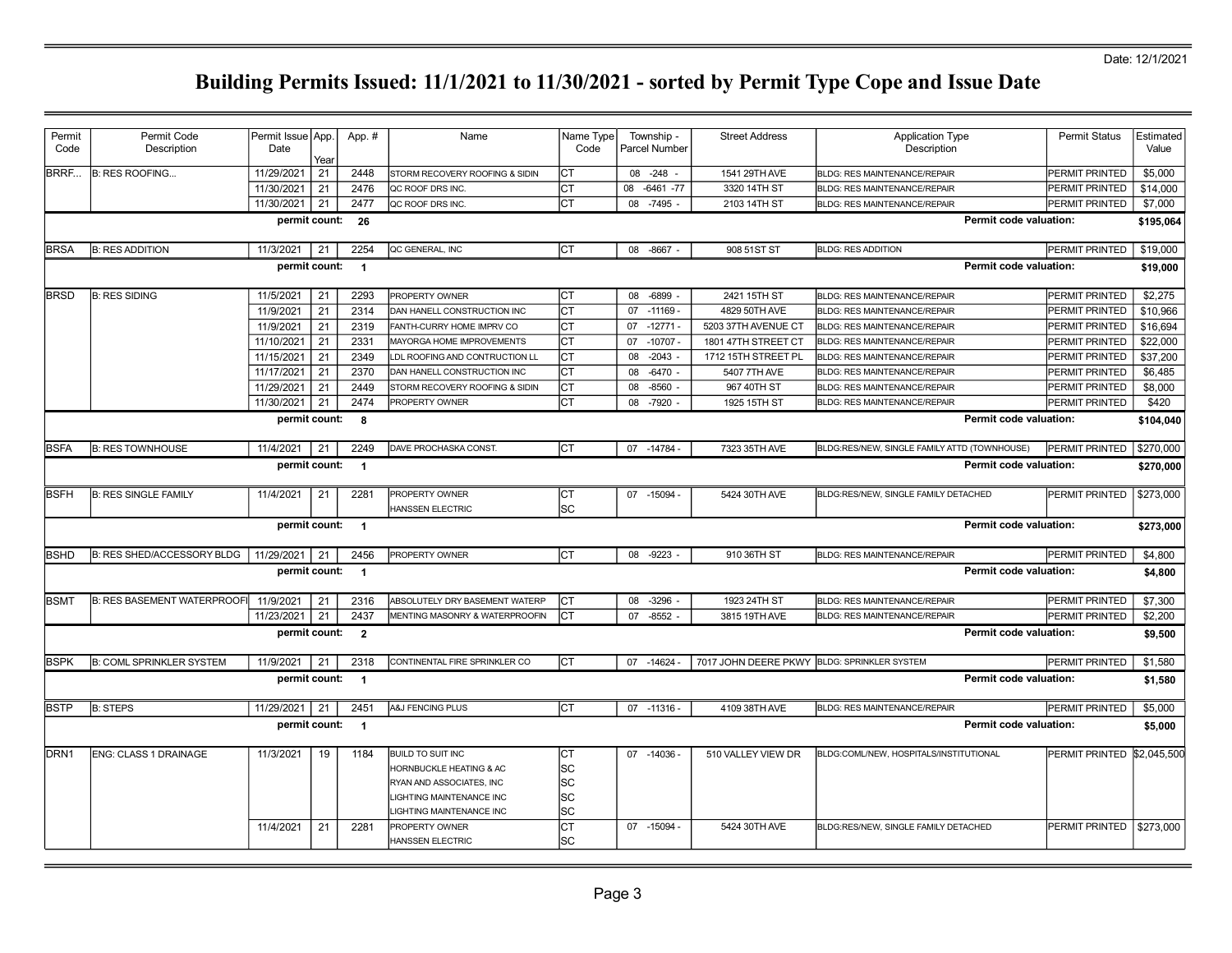| Permit      | Permit Code           | Permit Issue App.        |          | App. # | Name                                 | Name Type | Township -           | <b>Street Address</b>                       | <b>Application Type</b>              | <b>Permit Status</b>          | Estimated       |
|-------------|-----------------------|--------------------------|----------|--------|--------------------------------------|-----------|----------------------|---------------------------------------------|--------------------------------------|-------------------------------|-----------------|
| Code        | Description           | Date                     | Year     |        |                                      | Code      | <b>Parcel Number</b> |                                             | Description                          |                               | Value           |
| <b>DRN1</b> | ENG: CLASS 1 DRAINAGE | 11/5/2021                | 21       | 2291   | CROSS CONCRETE CONSTRUCTION          | СT        | 08 -3857 -           | 745 23RD AVENUE CT                          | <b>ENG: DRAINAGE PERMIT</b>          | <b>PERMIT PRINTED</b>         | \$0             |
|             |                       | 11/17/2021               | 21       | 2390   | PROPERTY OWNER                       | СT        | 07<br>$-12879-1$     | 4105 44TH AVE                               | <b>BLDG: COML REMODEL</b>            | PERMIT PRINTED                | \$304,131       |
|             |                       | 11/18/2021               | 21       | 2395   | PROPERTY OWNER                       | СT        | $-5595 -$<br>08      | 1835 20TH AVE                               | <b>ENG: DRAINAGE PERMIT</b>          | PERMIT PRINTED                | \$0             |
|             |                       | 11/19/2021               | 21       | 2400   | SEDLOCK INC                          | Iст       | $-227 - B$<br>07     | 4027 36TH AVENUE CT                         | <b>ENG: DRAINAGE PERMIT</b>          | <b>IPERMIT PRINTED</b>        | \$0             |
|             |                       | 11/22/2021               | 21       | 2429   | <b>B &amp; W HOME IMPROVEMENT CO</b> | IСТ       | $-6490 -1$<br>08     | 5333 6TH AVE                                | <b>BLDG: GARAGES/CARPORTS</b>        | <b>PERMIT PRINTED</b>         | \$41,222        |
|             |                       | permit count: 7          |          |        |                                      |           |                      |                                             |                                      | <b>Permit code valuation:</b> | \$2,663,853     |
| EC          | E: COML ELECTRICAL    | 11/4/2021                | 21       | 2105   | HODGE CONSTRUCTION CO INC            | СT        | 07 -13014 -          | 1901 52ND AVE                               | <b>BLDG: COML REMODEL</b>            | PERMIT PRINTED   \$199,269    |                 |
|             |                       |                          |          |        | <b>CRAWFORD COMPANY</b>              | lsc       |                      |                                             |                                      |                               |                 |
|             |                       |                          |          |        | CRAWFORD HEATING & COOLING           | lsc       |                      |                                             |                                      |                               |                 |
|             |                       |                          |          |        | LIGHTING MAINTENANCE INC             | SC        |                      |                                             |                                      |                               |                 |
|             |                       | 11/4/2021                | 21       | 2204   | RYAN & ASSOCIATES INC                | СT        | $07 - 77 - 2$        | 800 AVENUE OF THE CITIES BLDG: COML REMODEL |                                      | <b>PERMIT PRINTED</b>         | \$170,000       |
|             |                       |                          |          |        | HAWKEYE ELECTRIC                     | SС        |                      |                                             |                                      |                               |                 |
|             |                       | 11/10/2021               | 21       | 2330   | POINT ELECTRIC                       | Iст       | $07 - 42 - 3$        | 3200 AVENUE OF THE CITIES ELEC: REMODEL     |                                      | <b>PERMIT PRINTED</b>         | \$0             |
|             |                       | 11/16/2021               | 21       | 2351   | LIGHTING MAINTENANCE INC             | Iст       | $-553 -4$<br>08      | 2915 4TH AVE                                | ELEC: SERVICE                        | PERMIT PRINTED                | \$0             |
|             |                       | 11/17/2021               | 21       | 2379   | KALE HEATING & AC                    | СT        | $-12414-$<br>07      | 2405 40TH AVE                               | ELEC: SERVICE                        | PERMIT PRINTED                | \$0             |
|             |                       | 11/18/2021               | 21       | 2396   | LIGHTING MAINTENANCE INC             | СT        | $-347 - 1$<br>07     | 4500 16TH ST                                | ELEC: SERVICE                        | PERMIT PRINTED                | \$0             |
|             |                       | 11/23/2021               | 21       | 2079   | TWIN SHORES MANAGEMENT L.L.C.        | СT        | $12 - 12 - 1$        | 3501 69TH AVE                               | <b>BLDG: COML REMODEL</b>            | PERMIT PRINTED                | \$459,301       |
|             |                       |                          |          |        | RYAN AND ASSOCIATES, INC             | lsc       |                      |                                             |                                      |                               |                 |
|             |                       |                          |          |        | TRI-CITY ELECTRIC COMPANY            | lsc       |                      |                                             |                                      |                               |                 |
|             |                       | 11/24/2021               | 21       | 2443   | PIZANO ELECTRIC INC                  | СT        | 07 -8593             | 2240 37TH ST                                | ELEC: WIRING, MISC                   | PERMIT PRINTED                | \$0             |
|             |                       | permit count: 8          |          |        |                                      |           |                      |                                             |                                      | Permit code valuation:        |                 |
|             |                       |                          |          |        |                                      |           |                      |                                             |                                      |                               | \$828,570       |
| ER.         | E: RES ELECTRICAL     |                          |          |        |                                      |           |                      |                                             |                                      |                               |                 |
|             |                       | 11/3/2021                | 21       | 114    | PROPERTY OWNER                       | СT        | 08 -4671 -           | 2603 12TH AVE                               | <b>BLDG: RES MAINTENANCE/REPAIR</b>  | <b>FINAL INSPECTION</b>       | \$27,500        |
|             |                       |                          |          |        | DEMARLIE MAINTENANCE                 | lsс       |                      |                                             |                                      |                               |                 |
|             |                       |                          |          |        | FINLEY ELECTRIC LLC                  | ΙSC       |                      |                                             |                                      |                               |                 |
|             |                       |                          |          |        | ADVANTAGE ELCTRL SERVICES INC        | lsc       |                      |                                             |                                      |                               |                 |
|             |                       | 11/4/2021                | 21       | 2288   | TRI-CITY ELECTRIC COMPANY            | lст       | 07 -2337 -           | 2910 24TH AVE                               | ELEC: SERVICE                        | <b>PERMIT PRINTED</b>         | \$0             |
|             |                       | 11/8/2021                | 21       | 2033   | PROPERTY OWNER                       | СT        | $-11858 -$<br>07     | 2916 36TH ST                                | <b>BLDG: RES REMODEL</b>             | PERMIT PRINTED                | \$50,000        |
|             |                       | 11/8/2021                | 21       | 2294   | ADVANTAGE ELCTRL SERVICES INC        | СT        | 07<br>$-359$         | 3409 42ND AVENUE A                          | ELEC: SERVICE                        | <b>FINAL INSPECTION</b>       | \$0             |
|             |                       | 11/8/2021                | 21       | 2296   | ADVANTAGE ELCTRL SERVICES INC        | СT        | $-359$<br>07         | 3411 42ND AVENUE A                          | ELEC: SERVICE                        | <b>FINAL INSPECTION</b>       | \$0             |
|             |                       | 11/8/2021                | 21       | 2299   | ADVANTAGE ELCTRL SERVICES INC        | СT        | $-359$<br>07         | 3413 42ND AVENUE A                          | ELEC: SERVICE                        | <b>FINAL INSPECTION</b>       | \$0             |
|             |                       | 11/10/2021               | 21       | 2323   | HANSSEN ELECTRIC                     | Iст       | $-6832 -$<br>07      | 2500 31ST AVENUE CT                         | ELEC: SERVICE                        | <b>PERMIT PRINTED</b>         | \$0             |
|             |                       | 11/16/2021               | 21       | 2350   | L & L ELECTRIC INC                   | СT        | $-7693 -$<br>08      | 1610 11TH ST                                | ELEC: WIRING, MISC                   | PERMIT PRINTED                | \$0             |
|             |                       | 11/17/2021               | 21       | 2387   | ELECTRIC DOCTOR SERVICE LLC          | СT        | $-8997 -$<br>08      | 2501 2ND ST                                 | ELEC: WIRING, MISC                   | PERMIT PRINTED                | \$0             |
|             |                       | 11/18/2021               | 21       | 2308   | <b>INSIDE CHANGES</b>                | СT        | $-9559 -$<br>07      | 1300 34TH AVENUE A                          | <b>BLDG: RES REMODEL</b>             | PERMIT PRINTED                | \$13,000        |
|             |                       |                          |          |        | 12 STONES ELECTRIC                   | SС        |                      |                                             |                                      |                               |                 |
|             |                       |                          |          | 2281   | PROPERTY OWNER                       | СT        | 07 -15094 -          | 5424 30TH AVE                               | BLDG:RES/NEW, SINGLE FAMILY DETACHED | <b>PERMIT PRINTED</b>         |                 |
|             |                       | 11/19/2021               | 21       |        | HANSSEN ELECTRIC                     | lSС       |                      |                                             |                                      |                               | \$273,000       |
|             |                       | 11/22/2021               | 21       | 2333   | ZELNIO CONSTRUCTION, JOHN            | СT        | 07 -6801 -           | 2525 30TH AVENUE CT                         | <b>BLDG: RES MAINTENANCE/REPAIR</b>  | PERMIT PRINTED                | \$5,500         |
|             |                       |                          |          |        | POINT ELECTRIC                       |           |                      |                                             |                                      |                               |                 |
|             |                       |                          |          |        | KENNEY PLUMBING, BRIAN               | SC        |                      |                                             |                                      |                               |                 |
|             |                       | 11/23/2021               | 21       | 659    | CISCO'S CONSTRUCTION                 | ΙSC<br>СT | $-5355 -$<br>07      | 3201 53RD ST                                | <b>BLDG: GARAGES/CARPORTS</b>        | PERMIT PRINTED                | \$20,000        |
|             |                       |                          |          | 2432   | POINT ELECTRIC                       |           | $-2563 -$<br>08      | 1907 11TH ST                                | ELEC: WIRING, MISC                   | <b>PERMIT PRINTED</b>         |                 |
|             |                       | 11/23/2021<br>11/23/2021 | 21<br>21 | 2413   | PROPERTY OWNER                       | СT<br>lст | 08 -5718 -           | 1881 22ND AVE                               | <b>BLDG: RES MAINTENANCE/REPAIR</b>  | PERMIT PRINTED                | \$0<br>\$20,000 |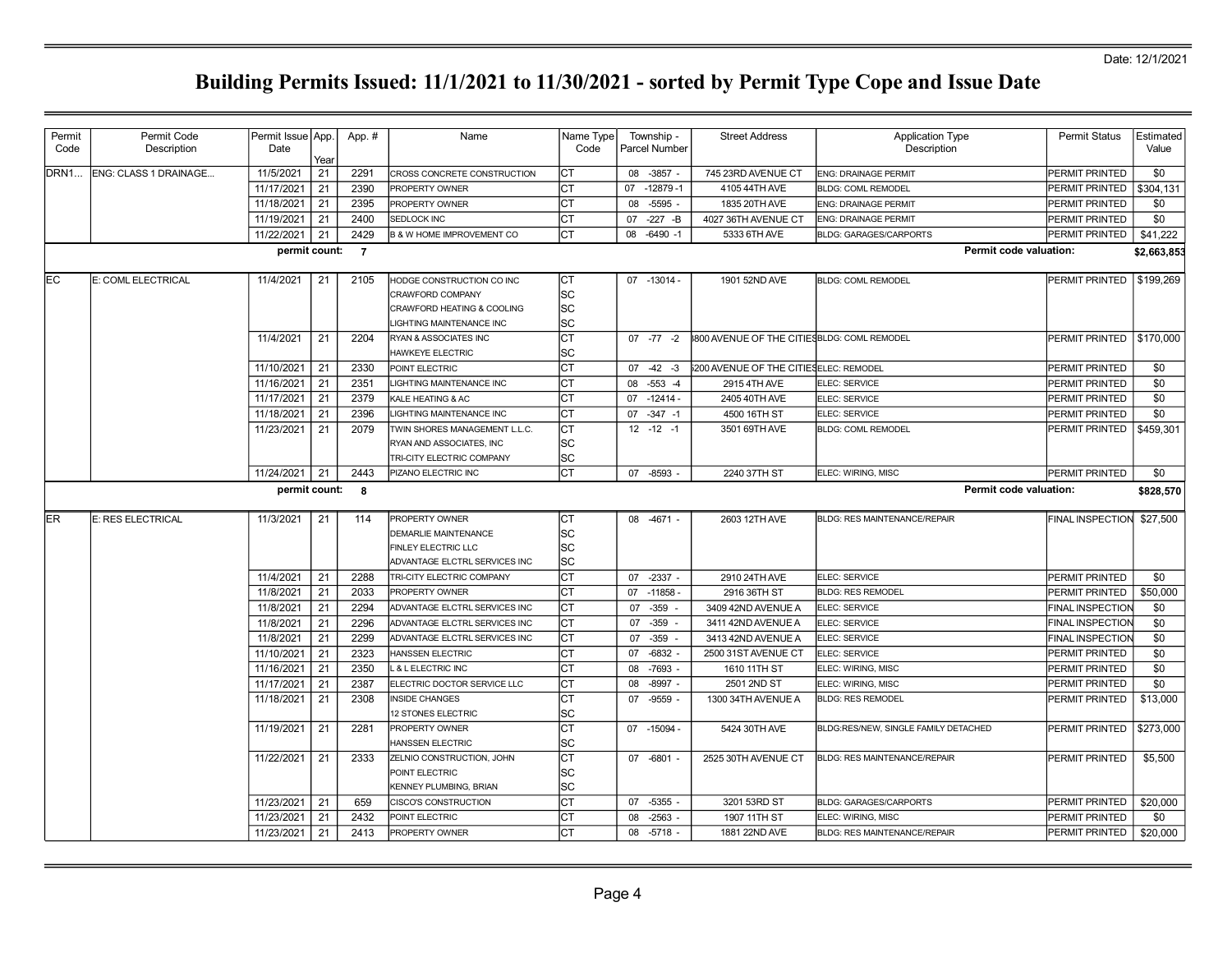| Permit           | Permit Code                                | Permit Issue App. |             | App. #           | Name                              | Name Type | Township -        | <b>Street Address</b>                       | <b>Application Type</b>                      | <b>Permit Status</b>       | Estimated |
|------------------|--------------------------------------------|-------------------|-------------|------------------|-----------------------------------|-----------|-------------------|---------------------------------------------|----------------------------------------------|----------------------------|-----------|
| Code             | Description                                | Date              |             |                  |                                   | Code      | Parcel Number     |                                             | Description                                  |                            | Value     |
| ER               | E: RES ELECTRICAL                          | 11/23/2021.       | Year<br>21. | 2413.            | AMERICAN ELECTRIC INC             | SC        | 08<br>$-5718 - $  | 1881 22ND AVE                               | BLDG: RES MAINTENANCE/REPAIR                 | PERMIT PRINTED.            | \$20,000. |
|                  |                                            | 11/30/2021        | 21          | 2466             | KOEHLER ELECTRIC INC, J W         | CТ        | $-4289 -$<br>08   | 2410 14TH AVE                               | ELEC: SERVICE                                | PERMIT PRINTED             | \$0       |
|                  |                                            | 11/30/2021        | 21          | 2468             | ELECTRIC DOCTOR SERVICE LLC       | СT        | $-5593 -$<br>08   | 1831 20TH AVE                               | ELEC: SERVICE                                | PERMIT PRINTED             | \$0       |
|                  |                                            |                   |             |                  |                                   |           |                   |                                             | Permit code valuation:                       |                            |           |
|                  |                                            |                   |             | permit count: 17 |                                   |           |                   |                                             |                                              |                            | \$409,000 |
| ERM <sub>6</sub> | E: RES ELCT MTR RECNCT (6 MO)   11/19/2021 |                   | 21          | 2401             | PROPERTY OWNER                    | lст       | 08 -6713 -A       | 2322 16TH ST                                | ELCT: ELCT MTR RECONNCT AFTER 6 MONTHS       | <b>FINAL INSPECTION</b>    | \$0       |
|                  |                                            | permit count:     |             | $\blacksquare$   |                                   |           |                   |                                             | Permit code valuation:                       |                            | \$0       |
| lмc              | M: COML MECHANICAL                         | 11/4/2021         | 21          | 2284             | SAMMM COMFORT INC                 | СT        | 07 -11810 -       | 3700 16TH ST                                | HTG: AIR CONDITIONING, REPLACE               | PERMIT PRINTED             | \$8,500   |
|                  |                                            | 11/4/2021         | 21          | 2105             | HODGE CONSTRUCTION CO INC         | СT        | 07 -13014 -       | 1901 52ND AVE                               | <b>BLDG: COML REMODEL</b>                    | PERMIT PRINTED             | \$199,269 |
|                  |                                            |                   |             |                  | CRAWFORD COMPANY                  | SC        |                   |                                             |                                              |                            |           |
|                  |                                            |                   |             |                  | CRAWFORD HEATING & COOLING        | lsc       |                   |                                             |                                              |                            |           |
|                  |                                            |                   |             |                  | LIGHTING MAINTENANCE INC          | SC        |                   |                                             |                                              |                            |           |
|                  |                                            | 11/4/2021         | 21          | 2287             | HORNBUCKLE HEATING & AC           | СT        | 07 -79<br>$\sim$  | 2525 41ST ST                                | HTG: ROOFTOP UNIT, REPLACE                   | PERMIT PRINTED             | \$9,000   |
|                  |                                            | 11/8/2021         | 21          | 1996             | G4CM, LLC                         | СT        | $-543 -$<br>07    | 120 AVENUE OF THE CITIES BLDG: COML REMODEL |                                              | PERMIT PRINTED             | \$400,000 |
|                  |                                            |                   |             |                  | TRI-CITY ELECTRIC COMPANY         | SC        |                   |                                             |                                              |                            |           |
|                  |                                            |                   |             |                  | DOUG'S HEATING & AIR COND         | SC        |                   |                                             |                                              |                            |           |
|                  |                                            | 11/17/2021        | 21          | 2364             | <b>GABRILSON HEATING &amp; AC</b> | СT        | $07 - 223 - 7$    | 3450 38TH AVE                               | HTG: BOILER/FURNACE, REPLACE                 | PERMIT PRINTED             | \$2,000   |
|                  |                                            | 11/17/2021        | 21          | 2380             | TOTAL MAINTENANCE INC             | CТ        | $-552 - 1$<br>08  | 2519 4TH AVE                                | HTG: ROOFTOP UNIT, REPLACE                   | PERMIT PRINTED             | \$17,272  |
|                  |                                            | 11/17/2021        | 21          | 2362             | TOTAL MAINTENANCE INC             | СT        | 08<br>$-7322 -$   | 211 53RD ST                                 | HTG: ROOFTOP UNIT, REPLACE                   | PERMIT PRINTED             | \$27,546  |
|                  |                                            | 11/22/2021        | 21          | 2425             | BORNHOEFT HEATING & AC            | CТ        | $-4726 -$<br>08   | 5300 RIVER DR                               | HTG: BOILER/FURNACE, INSTALL                 | PERMIT PRINTED             | \$3,890   |
|                  |                                            | 11/24/2021        | 21          | 2230             | <b>BUILD TO SUIT INC</b>          | СT        | $-14624 -$<br>07  | 7017 JOHN DEERE PKWY                        | <b>BLDG: COML REMODEL</b>                    | PERMIT PRINTED             | \$60,835  |
|                  |                                            |                   |             |                  | RYAN AND ASSOCIATES, INC          | SC        |                   |                                             |                                              |                            |           |
|                  |                                            |                   |             |                  | HORNBUCKLE HEATING & AC           | SC        |                   |                                             |                                              |                            |           |
|                  |                                            | permit count:     |             | - 9              |                                   |           |                   |                                             | Permit code valuation:                       |                            | \$728,312 |
|                  |                                            |                   |             |                  |                                   |           |                   |                                             |                                              |                            |           |
| <b>IMR</b>       | M: RES MECHANICAL                          | 11/2/2021         | 21          | 2253             | HOMETOWN PLUMBING AND HEATING     | Iст       | 08 -5205 -        | 530 53RD STREET DR                          | HTG: BOILER/FURNACE, REPLACE                 | PERMIT PRINTED             | \$10,900  |
|                  |                                            | 11/2/2021         | 21          | 1233             | <b>TRAPKUS BUILD</b>              | СT        | $7777 - -$        | 4108 29TH AVENUE DR                         | BLDG:RES/NEW, SINGLE FAMILY ATTD (TOWNHOUSE) | PERMIT PRINTED             | \$107,000 |
|                  |                                            |                   |             |                  | DEMARLIE MAINTENANCE              | SC        |                   |                                             |                                              |                            |           |
|                  |                                            |                   |             |                  | CAMPBELL ELECTRIC                 | SC        |                   |                                             |                                              |                            |           |
|                  |                                            |                   |             |                  | PRECISION AIR HTG & AC INC        | SC        |                   |                                             |                                              |                            |           |
|                  |                                            | 11/2/2021         | 21          | 1236             | TRAPKUS BUILD                     | СT        | 77777 -<br>$\sim$ | 4102 29TH AVENUE DR                         | BLDG:RES/NEW, SINGLE FAMILY ATTD (TOWNHOUSE) | PERMIT PRINTED   \$107,000 |           |
|                  |                                            |                   |             |                  | DEMARLIE MAINTENANCE              | SC        |                   |                                             |                                              |                            |           |
|                  |                                            |                   |             |                  | CAMPBELL ELECTRIC                 | SC        |                   |                                             |                                              |                            |           |
|                  |                                            |                   |             |                  | PRECISION AIR HTG & AC INC        | SC        |                   |                                             |                                              |                            |           |
|                  |                                            | 11/2/2021         | 21          | 1237             | <b>TRAPKUS BUILD</b>              | СT        | $77777 - -$       | 4104 29TH AVENUE DR                         | BLDG:RES/NEW, SINGLE FAMILY DETACHED         | PERMIT PRINTED   \$101,000 |           |
|                  |                                            |                   |             |                  | <b>DEMARLIE MAINTENANCE</b>       | SC        |                   |                                             |                                              |                            |           |
|                  |                                            |                   |             |                  | CAMPBELL ELECTRIC                 | SC        |                   |                                             |                                              |                            |           |
|                  |                                            |                   |             |                  | PRECISION AIR HTG & AC INC        | SC        |                   |                                             |                                              |                            |           |
|                  |                                            | 11/2/2021         | 21          | 1240             | <b>TRAPKUS BUILD</b>              | СT        | 77777 -           | 4106 29TH AVENUE DR                         | BLDG:RES/NEW, SINGLE FAMILY DETACHED         | PERMIT PRINTED   \$101,000 |           |
|                  |                                            |                   |             |                  | DEMARLIE MAINTENANCE              | SC        |                   |                                             |                                              |                            |           |
|                  |                                            |                   |             |                  | CAMPBELL ELECTRIC                 | SC        |                   |                                             |                                              |                            |           |
|                  |                                            |                   |             |                  | PRECISION AIR HTG & AC INC        | SC        |                   |                                             |                                              |                            |           |
|                  |                                            | 11/4/2021         | 21          | 2285             | TOTAL MAINTENANCE INC             | СT        | 07 -10164 -       | 5003 45TH AVENUE CT                         | HTG: BOILER/FURNACE, REPLACE                 | PERMIT PRINTED             | \$4,796   |
|                  |                                            | 11/4/2021         | 21          | 2269             | CRAWFORD HEATING & COOLING        | СT        | $-12910 -$<br>07  | 1405 34TH AVENUE B                          | HTG: FURNACE/AC, REPLACE                     | PERMIT PRINTED             | \$6,900   |
|                  |                                            | 11/4/2021         | 21          | 2280             | <b>BRADY COMPANY, J L</b>         | СT        | 07 -13184 -22     | 5815 36TH AVENUE CT                         | HTG: BOILER/FURNACE, REPLACE                 | PERMIT PRINTED             | \$1,900   |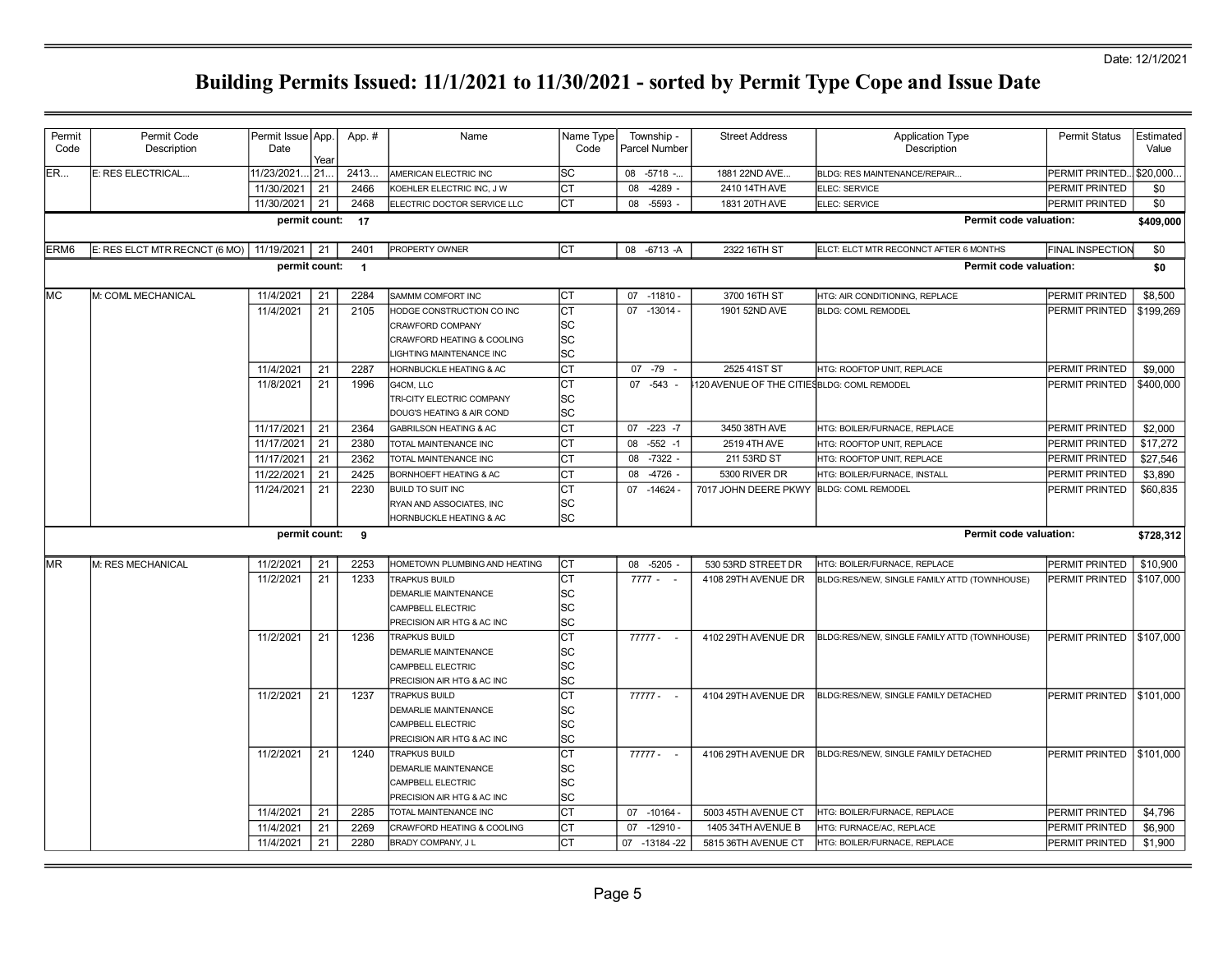| Permit | Permit Code       | Permit Issue   App.     | App. # | Name                              | Name Type | Township -           | <b>Street Address</b>  | <b>Application Type</b>        | <b>Permit Status</b> | Estimated |
|--------|-------------------|-------------------------|--------|-----------------------------------|-----------|----------------------|------------------------|--------------------------------|----------------------|-----------|
| Code   | Description       | Date                    |        |                                   | Code      | Parcel Number        |                        | Description                    |                      | Value     |
| MR     | M: RES MECHANICAL | Year<br>11/4/2021<br>21 | 2273   | TOTAL MAINTENANCE INC             | СT        | 07 -13323 -          | 814 34TH AVE           | HTG: BOILER/FURNACE, REPLACE   | PERMIT PRINTED       | \$4,808   |
|        |                   | 21<br>11/4/2021         | 2270   | A1 MORRIS HEATING AND COOLING     | СT        | $-14741-$<br>07      | 2701 47TH ST           | HTG: FURNACE/AC. REPLACE       | PERMIT PRINTED       | \$7,000   |
|        |                   | 21<br>11/4/2021         | 2279   | BRADY COMPANY, J L                | CТ        | $-1997 -$<br>07      | 2337 30TH ST           | HTG: BOILER/FURNACE. REPLACE   | PERMIT PRINTED       | \$1,900   |
|        |                   | 11/4/2021<br>21         | 2268   | <b>SCHEBLER COMPANY</b>           | Iст       | $-2352 -$<br>07      | 3020 24TH AVE          | HTG: FURNACE/AC, REPLACE       | PERMIT PRINTED       | \$4,918   |
|        |                   | 11/4/2021<br>21         | 2275   | TOTAL MAINTENANCE INC             | СT        | $-32$<br>$-23$<br>07 | 2039 53RD ST           | HTG: BOILER/FURNACE, REPLACE   | PERMIT PRINTED       | \$3,160   |
|        |                   | 11/4/2021<br>21         | 2276   | TOTAL MAINTENANCE INC             | СT        | $-359$<br>07         | 3413 42ND AVENUE A     | HTG: BOILER/FURNACE, REPLACE   | PERMIT PRINTED       | \$3,549   |
|        |                   | 11/4/2021<br>21         | 2267   | O'DELLS HEATING AND AC            | СT        | $-5252 -$<br>07      | 1515 33RD ST           | HTG: FURNACE/AC, REPLACE       | PERMIT PRINTED       | \$7,373   |
|        |                   | 21<br>11/4/2021         | 2266   | BRADY COMPANY, J L                | CТ        | 07<br>$-8063$        | 3417 28TH AVENUE CT    | HTG: FURNACE/AC, REPLACE       | PERMIT PRINTED       | \$9,000   |
|        |                   | 21<br>11/4/2021         | 2272   | BRADY COMPANY, J L                | IСT       | $-9537 -$<br>07      | 1825 37TH STREET PL    | HTG: BOILER/FURNACE, REPLACE   | PERMIT PRINTED       | \$3,000   |
|        |                   | 11/4/2021<br>21         | 2282   | A1 MORRIS HEATING AND COOLING     | СT        | $-1406$<br>08        | 839 15TH STREET A      | HTG: BOILER/FURNACE, REPLACE   | PERMIT PRINTED       | \$2,850   |
|        |                   | 21<br>11/4/2021         | 2277   | O'DELLS HEATING AND AC            | СT        | 08<br>$-2900 - A$    | 2432 5TH AVE           | HTG: BOILER/FURNACE, REPLACE   | PERMIT PRINTED       | \$14,532  |
|        |                   | 21<br>11/4/2021         | 2286   | BRADY COMPANY, J L                | СT        | $-3501 -$<br>08      | 2318 12TH ST           | HTG: BOILER/FURNACE, REPLACE   | PERMIT PRINTED       | \$2,700   |
|        |                   | 21<br>11/4/2021         | 2271   | <b>GABRILSON HEATING &amp; AC</b> | СT        | $-4199 -$<br>08      | 1641 28TH AVE          | HTG: BOILER/FURNACE, REPLACE   | PERMIT PRINTED       | \$2,000   |
|        |                   | 21<br>11/4/2021         | 2283   | BRADY COMPANY, J L                | CТ        | $-9131 - 9$<br>08    | 3069 4TH ST            | HTG: AIR CONDITIONING, REPLACE | PERMIT PRINTED       | \$2,000   |
|        |                   | 21<br>11/8/2021         | 2302   | FREED HEATING & AC                | Iст       | 07<br>$-14242-$      | 5412 19TH AVE          | HTG: BOILER/FURNACE, REPLACE   | PERMIT PRINTED       | \$3,500   |
|        |                   | 21<br>11/8/2021         | 2300   | TOTAL MAINTENANCE INC             | СT        | $-1217 -$<br>08      | 1544 1/2 11TH AVE      | HTG: FURNACE/AC, REPLACE       | PERMIT PRINTED       | \$3,790   |
|        |                   | 21<br>11/10/2021        | 2327   | KALE HEATING & AC                 | CТ        | $-13496$<br>07       | 4272 22ND AVE          | HTG: BOILER/FURNACE, REPLACE   | PERMIT PRINTED       | \$2,380   |
|        |                   | 21<br>11/10/2021        | 2322   | KALE HEATING & AC                 | CT        | $-4955 -$<br>07      | 3611 26TH ST           | HTG: FURNACE/AC, REPLACE       | PERMIT PRINTED       | \$7,288   |
|        |                   | 21<br>11/10/2021        | 2329   | DOUG'S HEATING & AIR COND         | CТ        | $-6833 -$<br>07      | 2504 31ST AVENUE CT    | HTG: AIR CONDITIONING, REPLACE | PERMIT PRINTED       | \$5,000   |
|        |                   | 21<br>11/10/2021        | 2326   | DOUG'S HEATING & AIR COND         | IСТ       | $-9857 -$<br>07      | 4805 36TH AVENUE DR    | HTG: FURNACE/AC, REPLACE       | PERMIT PRINTED       | \$11,000  |
|        |                   | 11/10/2021<br>21        | 2324   | DOUG'S HEATING & AIR COND         | IСТ       | $-183 - 35$<br>08    | 2301 1ST STREET CTASSN | HTG: FURNACE/AC, REPLACE       | PERMIT PRINTED       | \$10,000  |
|        |                   | 21<br>11/10/2021        | 2328   | KALE HEATING & AC                 | СT        | $-8207 -$<br>08      | 112 RAILROAD AVE       | HTG: BOILER/FURNACE, REPLACE   | PERMIT PRINTED       | \$3,975   |
|        |                   | 11/15/2021<br>21        | 2344   | DOUG'S HEATING & AIR COND         | СT        | 07<br>-10785 -       | 4615 47TH ST           | HTG: BOILER/FURNACE, INSTALL   | PERMIT PRINTED       | \$0       |
|        |                   | 11/15/2021<br>21        | 2342   | BRADY COMPANY, J L                | СT        | $-655 - 9$<br>07     | 3563 56TH STREET PL    | HTG: BOILER/FURNACE. REPLACE   | PERMIT PRINTED       | \$2,000   |
|        |                   | 21<br>11/15/2021        | 2341   | BRADY COMPANY, J L                | СT        | 08<br>$-1626 -$      | 3720 5TH AVE           | HTG: BOILER/FURNACE, REPLACE   | PERMIT PRINTED       | \$2,900   |
|        |                   | 21<br>11/17/2021        | 2361   | TOTAL MAINTENANCE INC             | Iст       | $-12651 -$<br>07     | 7508 36TH AVE          | HTG: BOILER/FURNACE, REPLACE   | PERMIT PRINTED       | \$6,380   |
|        |                   | 21<br>11/17/2021        | 2376   | PRECISION AIR HTG & AC INC        | СT        | $-12728$<br>07       | 1810 54TH STREET CT    | HTG: BOILER/FURNACE. REPLACE   | PERMIT PRINTED       | \$5,022   |
|        |                   | 21<br>11/17/2021        | 2366   | PETERSEN PLUMBING & HEATING CO    | IСТ       | $-13685 -$<br>07     | 5420 30TH AVE          | HTG: BOILER/FURNACE, REPLACE   | PERMIT PRINTED       | \$4,806   |
|        |                   | 11/17/2021<br>21        | 2378   | CRAWFORD HEATING & COOLING        | СT        | $-869 - 3$<br>07     | 4135 28TH AVE          | HTG: BOILER/FURNACE, REPLACE   | PERMIT PRINTED       | \$3,475   |
|        |                   | 21<br>11/17/2021        | 2369   | YOUNG'S HEATING & AC              | СT        | $-871 - 2$<br>07     | 2721 43RD ST           | HTG: FURNACE/AC, REPLACE       | PERMIT PRINTED       | \$6,041   |
|        |                   | 21<br>11/17/2021        | 2372   | KALE HEATING & AC                 | IСТ       | $-1346 -$<br>08      | 1000 22ND ST           | HTG: BOILER/FURNACE, REPLACE   | PERMIT PRINTED       | \$3,993   |
|        |                   | 21<br>11/17/2021        | 2359   | NORTHWEST MECHANICAL INC          | СT        | $-1461$<br>08        | 1015 18TH AVENUE A     | HTG: BOILER/FURNACE, REPLACE   | PERMIT PRINTED       | \$8,700   |
|        |                   | 11/17/2021<br>21        | 2365   | PROPERTY OWNER                    | СT        | $-2675 -$<br>08      | 238 49TH ST            | HTG: BOILER/FURNACE, INSTALL   | PERMIT PRINTED       | \$3,200   |
|        |                   | 21<br>11/17/2021        | 2382   | PETERSEN PLUMBING & HEATING CO    | СT        | $-6352 -$<br>08      | 712 25TH ST            | HTG: OTHER, INSTALL/REPLACE    | PERMIT PRINTED       | \$17,200  |
|        |                   | 11/17/2021<br>21        | 2377   | KALE HEATING & AC                 | CТ        | $-6694 -$<br>80      | 1846 18TH AVE          | HTG: BOILER/FURNACE, REPLACE   | PERMIT PRINTED       | \$3,297   |
|        |                   | 21<br>11/17/2021        | 2375   | PRECISION AIR HTG & AC INC        | IСТ       | $-7670 -$<br>08      | 738 22ND STREET A      | HTG: BOILER/FURNACE, REPLACE   | PERMIT PRINTED       | \$2,801   |
|        |                   | 11/18/2021<br>21        | 2393   | O'DELLS HEATING AND AC            | СT        | $-13834 -$<br>07     | 3537 33RD STREET CT    | HTG: BOILER/FURNACE, REPLACE   | PERMIT PRINTED       | \$4,253   |
|        |                   | 21<br>11/22/2021        | 2416   | BRADY COMPANY, J L                | СT        | 07<br>$-12784-$      | 4900 38TH AVE          | HTG: BOILER/FURNACE, REPLACE   | PERMIT PRINTED       | \$4,000   |
|        |                   | 21<br>11/22/2021        | 2421   | DOUG'S HEATING & AIR COND         | CТ        | $-241$<br>07<br>$-2$ | 3034 55TH STREET DR    | HTG: FURNACE/AC, REPLACE       | PERMIT PRINTED       | \$9,575   |
|        |                   | 11/22/2021<br>21        | 2422   | DOUG'S HEATING & AIR COND         | СT        | $-616 -$<br>07       | 3520 19TH AVE          | HTG: FURNACE/AC, REPLACE       | PERMIT PRINTED       | \$9,200   |
|        |                   | 21<br>11/22/2021        | 2419   | BRADY COMPANY, J L                | CТ        | $-2755 -$<br>08      | 429 50TH ST            | HTG: BOILER/FURNACE, REPLACE   | PERMIT PRINTED       | \$2,000   |
|        |                   | 11/22/2021<br>21        | 2420   | A1 MORRIS HEATING AND COOLING     | СT        | $-6079$ -<br>08      | 3204 15TH STREET C     | HTG: FURNACE/AC, REPLACE       | PERMIT PRINTED       | \$8,850   |
|        |                   | 21<br>11/22/2021        | 2418   | PRECISION AIR HTG & AC INC        | СT        | $-6120 -21$<br>08    | 337 28TH AVE           | HTG: BOILER/FURNACE, REPLACE   | PERMIT PRINTED       | \$2,000   |
|        |                   | 11/29/2021<br>21        | 2446   | CORE HOME SOLUTIONS LLC BECKER    | lsc       | 07<br>$-12097 -$     | 3501 56TH STREET PL    | HTG: FURNACE/AC, REPLACE       | PERMIT PRINTED       | \$6,995   |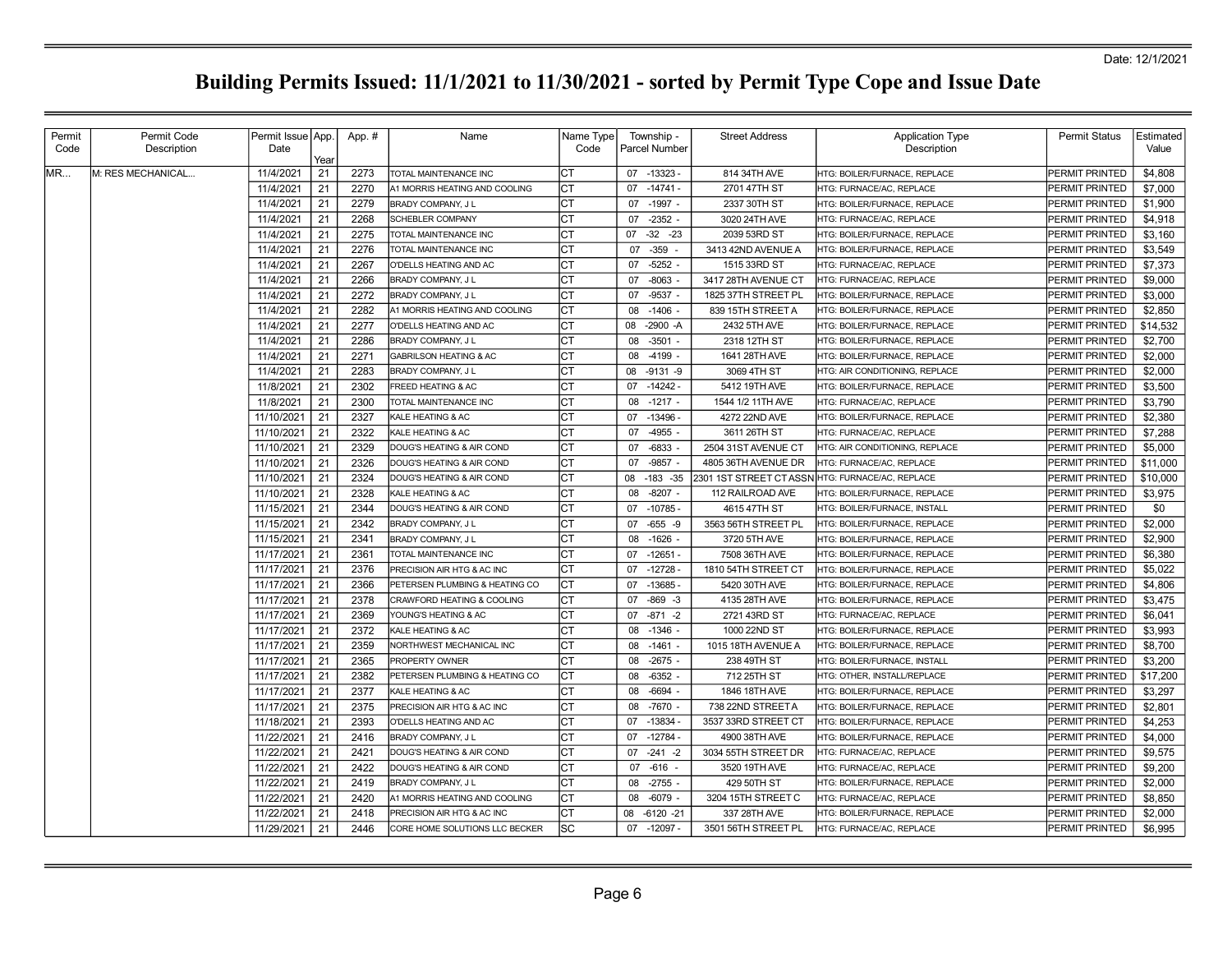| Permit           | Permit Code                            | Permit Issue   App. |      | App. #                  | Name                              | Name Type | Township -           | <b>Street Address</b> | <b>Application Type</b>                      | <b>Permit Status</b>       | Estimated |
|------------------|----------------------------------------|---------------------|------|-------------------------|-----------------------------------|-----------|----------------------|-----------------------|----------------------------------------------|----------------------------|-----------|
| Code             | Description                            | Date                |      |                         |                                   | Code      | <b>Parcel Number</b> |                       | Description                                  |                            | Value     |
|                  |                                        |                     | Year |                         |                                   |           |                      |                       |                                              |                            |           |
| MR               | M: RES MECHANICAL                      | 11/30/2021          | 21   | 2465                    | KALE HEATING & AC                 | CT        | 07 -12159            | 3522 39TH ST          | <b>ITG: BOILER/FURNACE, REPLACE</b>          | PERMIT PRINTED             | \$3,288   |
|                  |                                        | 11/30/2021          | 21   | 2462                    | KALE HEATING & AC                 | СT        | $-2218 -$<br>07      | 2433 28TH ST          | HTG: FURNACE/AC. REPLACE                     | PERMIT PRINTED             | \$7,473   |
|                  |                                        | 11/30/2021          | 21   | 2469                    | BRADY COMPANY, J L                | СT        | $-8068$<br>07        | 3410 28TH AVENUE CT   | HTG: BOILER/FURNACE, REPLACE                 | PERMIT PRINTED             | \$2,700   |
|                  |                                        | 11/30/2021          | 21   | 2463                    | KALE HEATING & AC                 | СT        | $-914 -$<br>07       | 4112 18TH AVE         | HTG: FURNACE/AC, REPLACE                     | PERMIT PRINTED             | \$8,250   |
|                  |                                        | 11/30/2021          | 21   | 2459                    | <b>GABRILSON HEATING &amp; AC</b> | lст       | 08<br>$-3040 -$      | 2335 4TH ST           | HTG: FURNACE/AC, REPLACE                     | PERMIT PRINTED             | \$5.000   |
|                  |                                        | 11/30/2021          | 21   | 2464                    | KALE HEATING & AC                 | СT        | $-3807 -$<br>08      | 2823 8TH AVE          | HTG: BOILER/FURNACE, REPLACE                 | PERMIT PRINTED             | \$3,264   |
|                  |                                        | 11/30/2021          | 21   | 2472                    | BRADY COMPANY, J L                | СT        | 08<br>-5887          | 353 9TH ST            | HTG: BOILER/FURNACE, REPLACE                 | PERMIT PRINTED             | \$6,000   |
|                  |                                        | 11/30/2021          | 21   | 2467                    | FAMILY HEATING & COOLING          | СT        | 08<br>$-7183$        | 1845 8TH ST           | HTG: BOILER/FURNACE, REPLACE                 | PERMIT PRINTED             | \$3,300   |
|                  |                                        | 11/30/2021          | 21   | 2461                    | KALE HEATING & AC                 | lст       | $-8614 -2$<br>08     | 3110 11TH AVE         | HTG: FURNACE/AC, REPLACE                     | PERMIT PRINTED             | \$9.500   |
|                  |                                        | 11/30/2021          | 21   | 2471                    | WATSON PLBG & MECHANICAL INC      | СT        | 08<br>$-9106$        | 2529 4TH ST           | <b>ITG: BOILER/FURNACE, REPLACE</b>          | PERMIT PRINTED             | \$1,495   |
|                  |                                        | permit count:       |      | 62                      |                                   |           |                      |                       | Permit code valuation:                       |                            | \$723,177 |
|                  |                                        |                     |      |                         |                                   |           |                      |                       |                                              |                            |           |
| lPC.             | P: COML PLUMBING                       | 11/4/2021           | 21   | 2105                    | HODGE CONSTRUCTION CO INC         | Iст       | 07 -13014 -          | 1901 52ND AVE         | <b>BLDG: COML REMODEL</b>                    | PERMIT PRINTED   \$199,269 |           |
|                  |                                        |                     |      |                         | <b>CRAWFORD COMPANY</b>           | SC        |                      |                       |                                              |                            |           |
|                  |                                        |                     |      |                         | CRAWFORD HEATING & COOLING        | SC        |                      |                       |                                              |                            |           |
|                  |                                        |                     |      |                         | LIGHTING MAINTENANCE INC          | SC        |                      |                       |                                              |                            |           |
|                  |                                        | 11/23/2021          | 21   | 2434                    | DEMARLIE MAINTENANCE              | СT        | $07 -226 -1$         | 3926 38TH AVE         | PLBG: INSTALLATION, COMMERCIAL               | PERMIT PRINTED             | \$3,500   |
|                  |                                        | 11/23/2021          | 21   | 2435                    | RYAN AND ASSOCIATES, INC          | lст       | $12 - 12 - 1$        | 3501 69TH AVE         | PLBG: INSTALLATION, COMMERCIAL               | PERMIT PRINTED             | \$2.720   |
|                  |                                        | 11/24/2021          | 21   | 2230                    | <b>BUILD TO SUIT INC</b>          | СT        | 07 -14624 -          | 7017 JOHN DEERE PKWY  | <b>BLDG: COML REMODEL</b>                    | PERMIT PRINTED             | \$60,835  |
|                  |                                        |                     |      |                         | RYAN AND ASSOCIATES, INC          | SC        |                      |                       |                                              |                            |           |
|                  |                                        |                     |      |                         | HORNBUCKLE HEATING & AC           | SC        |                      |                       |                                              |                            |           |
|                  |                                        | 11/29/2021          | 21   | 2450                    | PETERSEN PLUMBING AND HEATING     | lст       | 07<br>$-8593$        | 2240 37TH ST          | PLBG: INSTALLATION, COMMERCIAL               | PERMIT PRINTED             | \$1,000   |
|                  |                                        | permit count:       |      | 5                       |                                   |           |                      |                       | Permit code valuation:                       |                            | \$267,324 |
| PCR <sub>6</sub> | P: RES GAS MTR RECONCT (6 MO)          | 11/2/2021           | 21   | 2251                    | KENNEY PLUMBING, BRIAN            | СT        | 08<br>$-2755$        | 429 50TH ST           | PLBG: GAS MTR RECONNECT AFTER 6 MONTHS       | PERMIT PRINTED             | \$500     |
|                  |                                        | 11/8/2021           | 21   | 2306                    | TOTAL MAINTENANCE INC             | <b>CT</b> | $-5832$<br>07        | 2204 46TH ST          | PLBG: GAS MTR RECONNECT AFTER 6 MONTHS       | PERMIT PRINTED             | \$500     |
|                  |                                        | 11/17/2021          | 21   | 2388                    | DOUG'S HEATING & AIR COND         | СT        | $-3172 -$<br>08      | 1823 4TH ST           | <b>ITG: GAS MTR RECONNECT AFTER 6 MONTHS</b> | PERMIT PRINTED             | \$500     |
|                  |                                        | 11/17/2021          | 21   | 2389                    | BRADY COMPANY, J L                | СT        | $-7037 -2$<br>08     | 719 51ST ST           | PLBG: GAS MTR RECONNECT AFTER 6 MONTHS       | PERMIT PRINTED             | \$500     |
|                  |                                        |                     |      |                         |                                   |           |                      |                       | Permit code valuation:                       |                            |           |
|                  |                                        | permit count:       |      | $\overline{\mathbf{4}}$ |                                   |           |                      |                       |                                              |                            | \$2,000   |
| <b>PCRZ</b>      | P: COML RPZ                            | 11/8/2021           | 21   | 2304                    | RAGAN MECHANICAL INC.             | IСТ       | 07 -13784 -          | 4391 16TH ST          | PLBG: FIRE SERVICE                           | <b>PERMIT PRINTED</b>      | \$5,000   |
|                  |                                        | permit count: 1     |      |                         |                                   |           |                      |                       | Permit code valuation:                       |                            | \$5,000   |
|                  |                                        |                     |      |                         |                                   |           |                      |                       |                                              |                            |           |
| <b>PCWH</b>      | P: COML WATER HEATER                   | 11/22/2021          | 21   | 2423                    | TOTAL MAINTENANCE INC             | Iст       | 07 - 47<br>$\sim$    | 2346 53RD ST          | PLBG: WATER HEATER                           | PERMIT PRINTED             | \$1,681   |
|                  |                                        | permit count:       |      | $\blacksquare$          |                                   |           |                      |                       | Permit code valuation:                       |                            | \$1,681   |
|                  |                                        |                     |      |                         |                                   |           |                      |                       |                                              |                            |           |
| <b>PCX</b>       | P: COML EXCAVATION                     | 11/8/2021           | 21   | 2303                    | BRADY COMPANY, J L                | Iст       | $-2883 -$<br>08      | 2200 5TH AVE          | PLBG: SEWER REPAIR                           | <b>PERMIT PRINTED</b>      | \$3,910   |
|                  |                                        |                     |      |                         | LENNY DESANTIAGO PLUMBING         | lСТ       | $-4746 - 1$<br>08    | 1331 15TH ST          | PLBG: WATER SERVICE REPLACEMENT              | PERMIT PRINTED             | \$5,800   |
|                  |                                        | 11/8/2021           | 21   | 2298                    |                                   |           |                      |                       |                                              |                            |           |
|                  |                                        |                     |      |                         | NORTHWEST MECHANICAL              |           |                      |                       | PLBG: WATER SERVICE REPLACEMENT              |                            |           |
|                  |                                        | 11/10/2021          | 21   | 2321                    |                                   | СT        | $07 - 14575$         | 3551 7TH ST           |                                              | PERMIT PRINTED             | \$4,000   |
|                  |                                        | permit count:       |      | $\overline{\mathbf{3}}$ |                                   |           |                      |                       | Permit code valuation:                       |                            | \$13,710  |
| <b>PDR</b>       | P: RES DISCONNECT SWRWTR S\ 11/23/2021 |                     | 21   | 2433                    | BRADY COMPANY, J L                | lст       | 07 -245              | 5111 38TH AVE         | PLBG: DISCONNECT WATER & SEWER SERVICE       | PERMIT PRINTED             | \$2,500   |
|                  |                                        | permit count:       |      | - 1                     |                                   |           |                      |                       | Permit code valuation:                       |                            | \$2,500   |
| PGAS             | P: COML GAS PIPING                     | 11/22/2021          | 21   | 2417                    | TOTAL MAINTENANCE INC             | lСТ       | 08 -3023 -           | 2549 5TH ST           | HTG: BOILER/FURNACE, REPLACE                 | <b>PERMIT PRINTED</b>      | \$4,912   |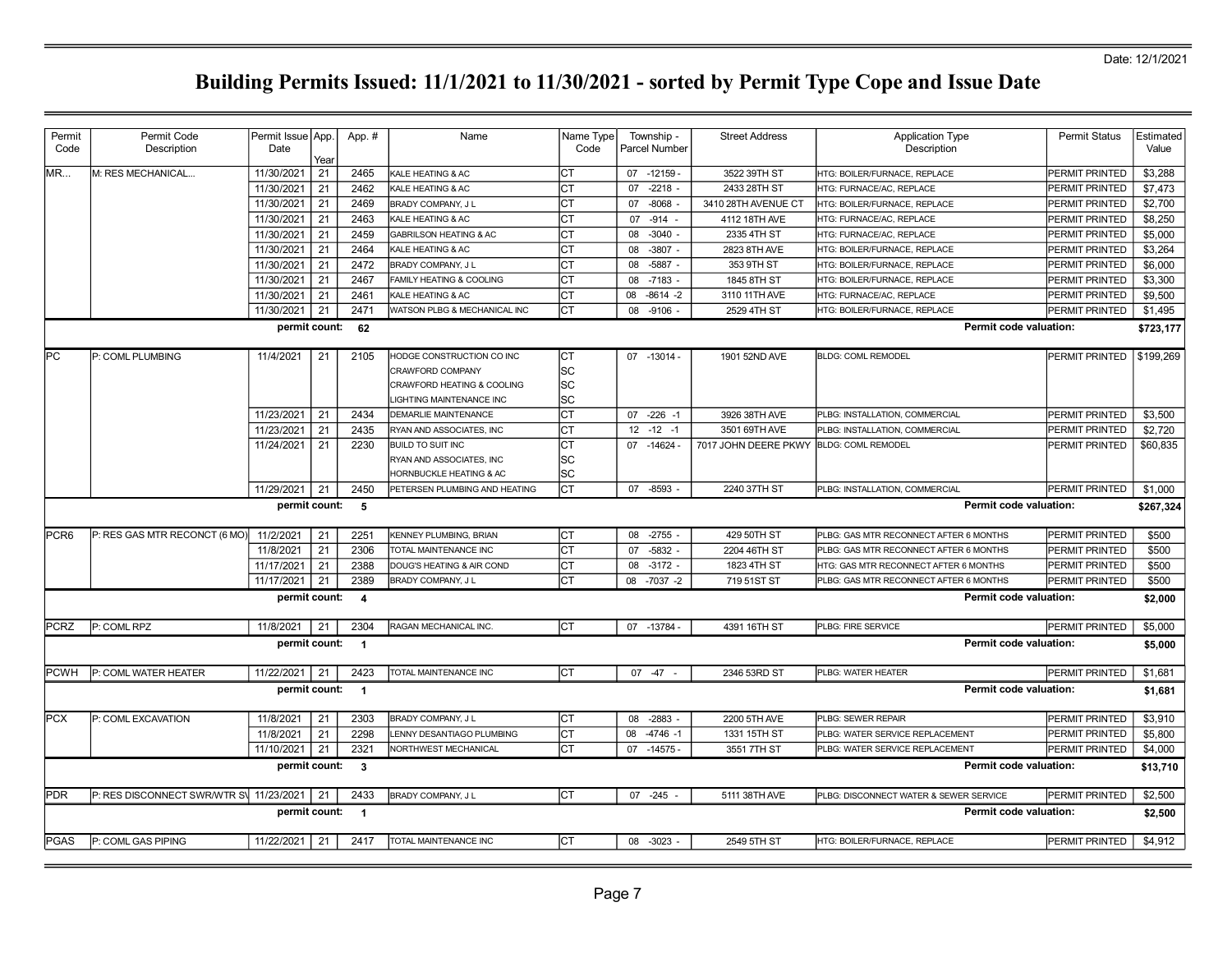| Permit       | Permit Code            | Permit Issue App. |      | App. #                   | Name                                                     | Name Type |    | Township -           | <b>Street Address</b> | <b>Application Type</b>             | <b>Permit Status</b>   | Estimated |
|--------------|------------------------|-------------------|------|--------------------------|----------------------------------------------------------|-----------|----|----------------------|-----------------------|-------------------------------------|------------------------|-----------|
| Code         | Description            | Date              | Year |                          |                                                          | Code      |    | <b>Parcel Number</b> |                       | Description                         |                        | Value     |
|              |                        | permit count: 1   |      |                          |                                                          |           |    |                      |                       |                                     | Permit code valuation: | \$4,912   |
| <b>IPGR</b>  | P: RES GAS PIPING      | 11/8/2021         | 21   | 2307                     | PETERSEN PLUMBING AND HEATING                            | СT        |    | 07 -2337             | 2910 24TH AVE         | PLBG: GAS PIPING                    | PERMIT PRINTED         | \$500     |
|              |                        | permit count:     |      | $\overline{\phantom{0}}$ |                                                          |           |    |                      |                       |                                     | Permit code valuation: | \$500     |
|              |                        |                   |      |                          |                                                          |           |    |                      |                       |                                     |                        |           |
| lPR.         | P: RES PLUMBING        | 11/23/2021        | 21   | 2333                     | ZELNIO CONSTRUCTION, JOHN                                | СT        |    | 07 -6801 -           | 2525 30TH AVENUE CT   | <b>BLDG: RES MAINTENANCE/REPAIR</b> | PERMIT PRINTED         | \$5,500   |
|              |                        |                   |      |                          | POINT ELECTRIC<br>KENNEY PLUMBING, BRIAN                 | SC<br>SC  |    |                      |                       |                                     |                        |           |
|              |                        | 11/23/2021        | 21   | 2358                     | PROPERTY OWNER                                           | СT        |    | 07 -7641 -           | 2520 23RD AVENUE CT   | <b>BLDG: RES MAINTENANCE/REPAIR</b> | PERMIT PRINTED         | \$14,000  |
|              |                        |                   |      |                          | PROPERTY OWNER                                           | SC        |    |                      |                       |                                     |                        |           |
|              |                        | 11/23/2021        | 21   | 1535                     | PROPERTY OWNER                                           | СT        |    | 08 -4804 -           | 1015 12TH AVE         | <b>BLDG: RES REMODEL</b>            | PERMIT PRINTED         | \$32,160  |
|              |                        |                   |      |                          | POINT ELECTRIC                                           | SC        |    |                      |                       |                                     |                        |           |
|              |                        |                   |      |                          | KENNEY PLUMBING, BRIAN                                   | SC        |    |                      |                       |                                     |                        |           |
|              |                        |                   |      |                          | PEEPLES HEATING & AIR COND                               | SC        |    |                      |                       |                                     |                        |           |
|              |                        | 11/23/2021        | 21   | 1552                     | PROPERTY OWNER                                           | СT        |    | $08 - 5075 -$        | 712 25TH AVENUE CT    | <b>BLDG: COML REMODEL</b>           | PERMIT PRINTED         | \$46,000  |
|              |                        |                   |      |                          | POINT ELECTRIC                                           | SC        |    |                      |                       |                                     |                        |           |
|              |                        |                   |      | 2455                     | HIRST PLUMBING AND MECHANICAL<br><b>CRAWFORD COMPANY</b> | SC<br>СT  | 08 | $-2751$              | 4921 5TH AVE          | PLBG: INSTALLATION, RESIDENTIAL     | PERMIT PRINTED         |           |
|              |                        | 11/29/2021        | 21   |                          |                                                          |           |    |                      |                       |                                     |                        | \$11,550  |
|              |                        | permit count:     |      | 5                        |                                                          |           |    |                      |                       |                                     | Permit code valuation: | \$109,210 |
| <b>IPRWH</b> | P: RES WATER HEATER    | 11/8/2021         | 21   | 2305                     | PROPERTY OWNER                                           | СT        | 08 | $-2157 -$            | 3925 5TH AVE          | PLBG: WATER HEATER                  | PERMIT PRINTED         | \$1,000   |
|              |                        | 11/17/2021        | 21   | 2363                     | TOTAL MAINTENANCE INC                                    | СT        | 07 | $-2284 -$            | 2909 26TH AVE         | PLBG: WATER HEATER                  | PERMIT PRINTED         | \$1,690   |
|              |                        | 11/17/2021        | 21   | 2385                     | WATSON PLUMBING AND MECHANICAL                           | СT        | 07 | $-6801 -$            | 2525 30TH AVENUE CT   | PLBG: WATER HEATER                  | PERMIT PRINTED         | \$2,387   |
|              |                        | 11/17/2021        | 21   | 2386                     | NORTHWEST MECHANICAL                                     | CТ        | 08 | $-6699 - 8$          | 2657 12TH ST          | PLBG: WATER HEATER                  | PERMIT PRINTED         | \$2,300   |
|              |                        | 11/30/2021        | 21   | 2473                     | BRADY COMPANY, J L                                       | СT        | 08 | $-5887 -$            | 353 9TH ST            | PLBG: WATER HEATER                  | PERMIT PRINTED         | \$2,000   |
|              |                        | permit count:     |      | $-5$                     |                                                          |           |    |                      |                       |                                     | Permit code valuation: | \$9,377   |
| <b>IPRX</b>  | P: RES EXCAVATION      | 11/8/2021         | 21   | 2297                     | A+ PLUMBING                                              | СT        |    | 07 -12569 -          | 1818 43RD ST          | PLBG: SEWER REPAIR                  | PERMIT PRINTED         | \$2,500   |
|              |                        | 11/8/2021         | 21   | 2295                     | A+ PLUMBING                                              | СT        | 08 | $-6447 -$            | 718 17TH AVE          | PLBG: SEWER REPAIR                  | PERMIT PRINTED         | \$2,500   |
|              |                        | 11/10/2021        | 21   | 2320                     | LENNY DESANTIAGO PLUMBING                                | CТ        | 07 | $-9757 -$            | 4520 49TH STREET CT   | PLBG: SEWER REPAIR                  | PERMIT PRINTED         | \$4,500   |
|              |                        | 11/15/2021        | 21   | 2343                     | CJ NOW                                                   | СT        | 07 | $-1443$              | 2457 32ND ST          | PLBG: WATER SERVICE REPLACEMENT     | PERMIT PRINTED         | \$3,000   |
|              |                        | 11/18/2021        | 21   | 2392                     | A+ PLUMBING                                              | СT        | 08 | $-141 -$             | 1806 15TH AVE         | PLBG: WATER SERVICE REPLACEMENT     | PERMIT PRINTED         | \$4,000   |
|              |                        | 11/18/2021        | 21   | 2391                     | A+ PLUMBING                                              | СT        | 08 | $-4773 - A$          | 1231 14TH ST          | PLBG: WATER SERVICE REPLACEMENT     | PERMIT PRINTED         | \$4,000   |
|              |                        | 11/22/2021        | 21   | 2426                     | BRADY COMPANY, J L                                       | СT        | 08 | $-1466$ -            | 719 3RD ST            | PLBG: SEWER REPAIR                  | PERMIT PRINTED         | \$3,000   |
|              |                        | 11/22/2021        | 21   | 2427                     | BRADY COMPANY, J L                                       | CТ        | 08 | $-3019 -$            | 2531 5TH ST           | PLBG: SEWER REPAIR                  | PERMIT PRINTED         | \$3,000   |
|              |                        | 11/22/2021        | 21   | 2428                     | BRADY COMPANY, J L                                       | CT        | 08 | $-7091 -$            | 1808 9TH ST           | PLBG: SEWER REPAIR                  | PERMIT PRINTED         | \$3,000   |
|              |                        | permit count:     |      | - 9                      |                                                          |           |    |                      |                       |                                     | Permit code valuation: | \$29,500  |
| <b>ISIGN</b> | <b>B: SIGN</b>         | 11/23/2021        | 21   | 2440                     | LANGE SIGN GROUP                                         | CТ        | 08 | $-2299$              | 514 16TH AVE          | <b>BLDG: SIGN</b>                   | PERMIT PRINTED         | \$1,644   |
|              |                        | 11/24/2021        | 21   | 2445                     | LILLICRAP IN QUAD CITY CUSTOMS                           | СT        | 07 | $-12411 - 1$         | 2401 40TH AVE         | <b>BLDG: SIGN</b>                   | PERMIT PRINTED         | \$5,485   |
|              |                        | permit count:     |      | $\overline{2}$           |                                                          |           |    |                      |                       |                                     | Permit code valuation: | \$7,129   |
| lWGAR.       | <b>B: WRECK GARAGE</b> | 11/17/2021        | 21   | 2357                     | PROPERTY OWNER                                           | <b>CT</b> |    | 08 -7693             | 1610 11TH ST          | <b>BLDG: RES MAINTENANCE/REPAIR</b> | PERMIT PRINTED         | \$0       |
|              |                        | permit count: 1   |      |                          |                                                          |           |    |                      |                       |                                     | Permit code valuation: | \$0       |
|              |                        |                   |      |                          |                                                          |           |    |                      |                       |                                     |                        |           |